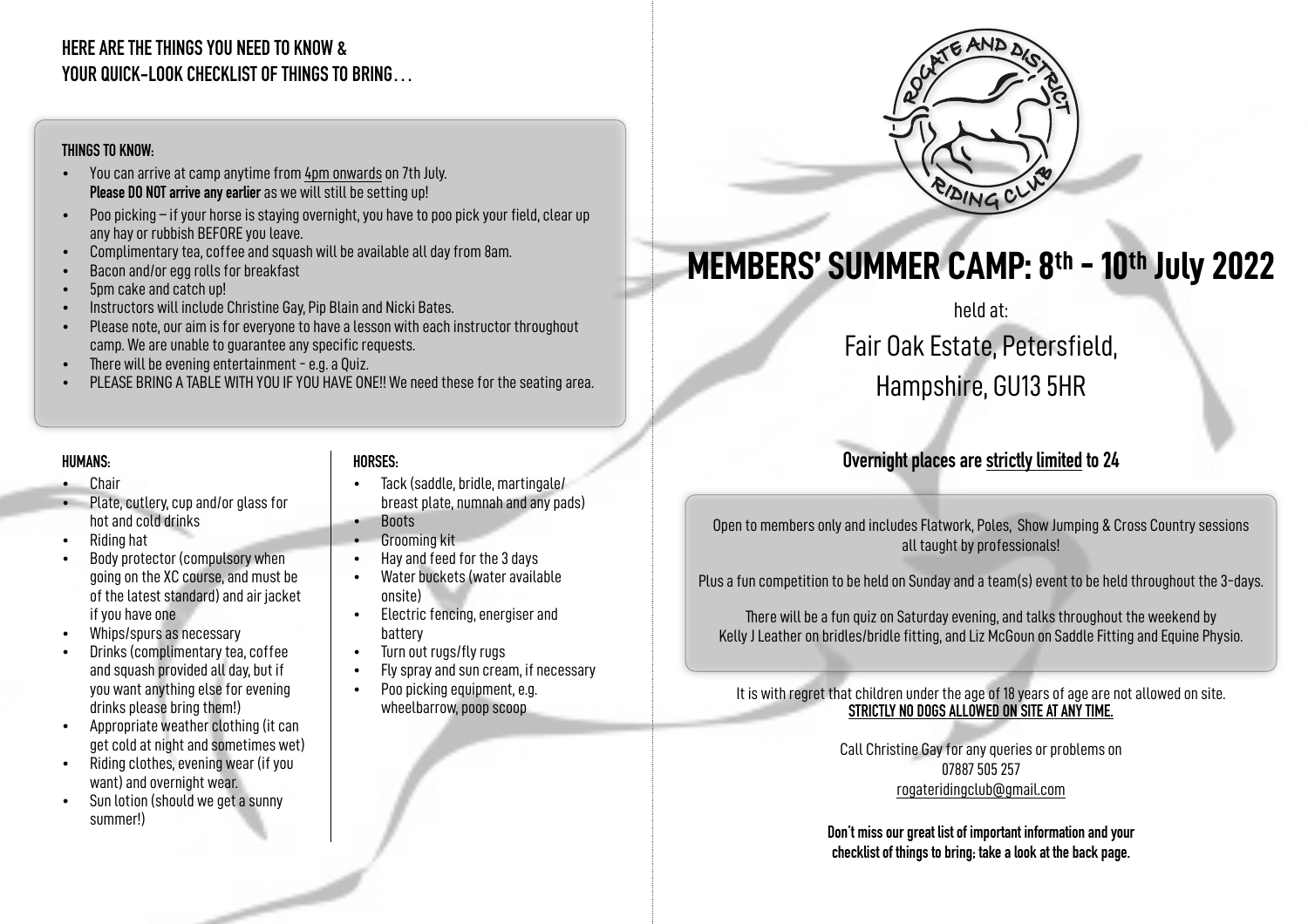#### **FEES:**

RDRC Member: £195 - Spaces are limited to 24 members only (small groups) so book early to avoid disappointment.

#### **PAYMENT:**

A £50 deposit is required at time of booking and the full & final payment is required by 1st July 2022. Payment is only accepted via bank transfer, the details are as follows.

Account Name: Rogate and District Riding Club Account Number: 2309 0094 Sort Code: 20-67-49 Reference: Surname + 'Camp'

> Please pay the deposit then the remaining amount to include any meal fees by the dates specified or pay the full amount and ensure that the reference includes Surname + 'Camp'

#### **CANCELLATION:**

If you cancel after 1st July, unless a vet's or doctor's certificate is provided, there will be no refund, however, if your place is substituted with another rider, then a full refund will be given.

Please ensure you complete either the online entry form:<https://rogaterc.com/summer-camp-2022> or complete the attached form and send to our email address: [rogateridingclub@gmail.com](mailto:rogateridingclub@gmail.com)

#### **WHAT'S INCLUDED IN THE FEE:**

All your riding tuition in groups of four (maximum), venue hire (including XC & grazing), 3 delicious lunches and complimentary squash, tea & coffee (provided throughout the weekend) bacon and/or egg roll and afternoon cake.

#### **TIMINGS:**

Camp will be open A**FTER 4pm** on 7th July, please come along A**FTER 4PM** but not before as we will be setting up!

#### **OVERNIGHT STAY:**

Please bring some electric fencing and claim a bit of the field as overnight stabling is not available at Rogate. Lessons will start at 10am each morning and finish at 4pm.

If you are in the first ride of the day we will let you know as you will need to be on board and warmed up ready to start your lessons at 10am prompt. All poo must be collected, so please ensure you bring your own poo picking equipment, e.g. wheelbarrow, fork/poop scoop.

#### **RIDING:**

Riding sessions will include flatwork, poles, show jumping and cross-country. Please advise us of your ability on the entry form to enable us to allocate you to a group appropriate to your level.

#### **XC DETAILS:**

The XC course is set from mini-minimus (60cm) to open (90cm) heights

#### Please note: **BODY PROTECT ORS ARE COMPULSORY AT ALL TIMES ON THE XC COURSE.**

NB: Body Protectors must be of the current standard, i.e. 2009 and later, as this is required for insurance purposes.